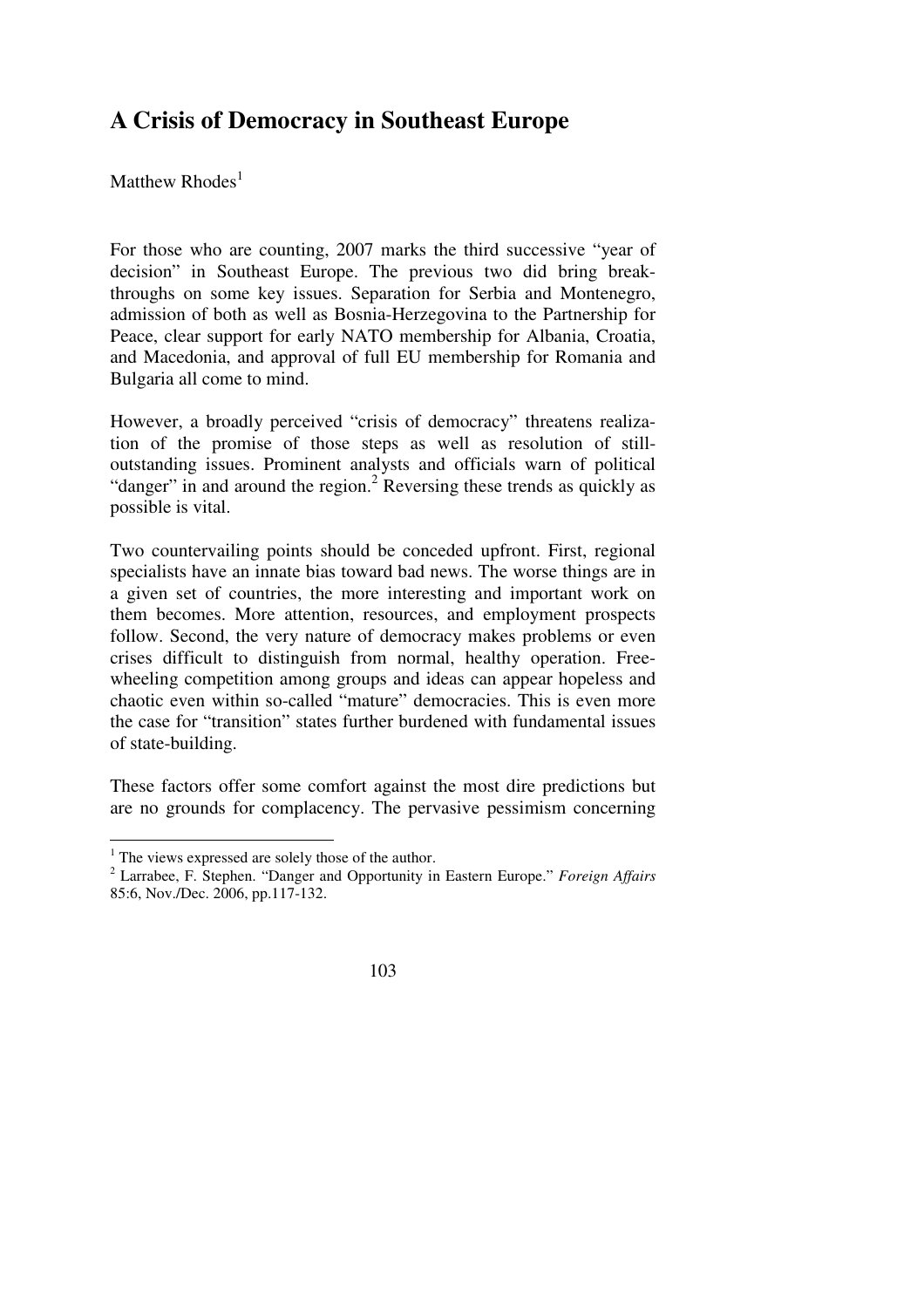the state of democracy reflects the current controversies' unusual intensity. Going far beyond simple policy differences, by word and deed central actors such as heads of state, heads of government, and leaders of top political parties challenge the very legitimacy of their opponents and the constitutional order itself. The unusual coincidence of such "extraordinary politics" in so many countries at once presents a second source of worry. Where many stable democracies surround one or two states in turmoil, they serve as buffers against the escalation and spread of instability. Where parallel crises afflict an entire region, the problems of separate countries exacerbate one another.

A brief survey illustrates these points. Starting to the north, developments in each of the Visegrad countries have compromised their roles as models and promoters for democratic progress further east and south. In Poland, prominent former dissident Adam Michnik charges twins President Lech and Prime Minister Jaroslaw Kaczynski and as "a systematic effort … to undermine … democratic institutions" through such action as bribing individual MPs in fall 2006 to retain their Truth and Justice Party's hold on power after its prior coalition collapsed and by subsequently enacting a dramatic expansion (later ruled unconstitutional) of the country's lustration laws to hundreds of thousands professional posts.<sup>3</sup> Slovakia's May 2006 elections produced a governing coalition with both the chauvinistic Slovak National Party, whose leader Jan Slota speaks of driving tanks into Budapest, and the party of former Prime Minister Vladimir Meciar, whose authoritarian rule in the 1990s included kidnapping of the President's son by the secret police. Meanwhile, the perfect 50-50 split for right and left parties after its June 2006 vote deprived the Czech Republic of government with parliamentary mandate for over seven months. In Hungary that fall, Prime Minister Ferenc Gyurcsany's admission his Socialist Party had lied "morning, noon, and night" about the state of the economy in its own spring reelection campaign sparked the largest mass demonstrations since 1989. Violent clashes erupted between protesters and police as the Fidesz opposition demanded the government's resignation.

<sup>3</sup> Michnik, Adam. "The Polish Witch-Hunt," *New York Review of Books*, 28 June 2007, p.25.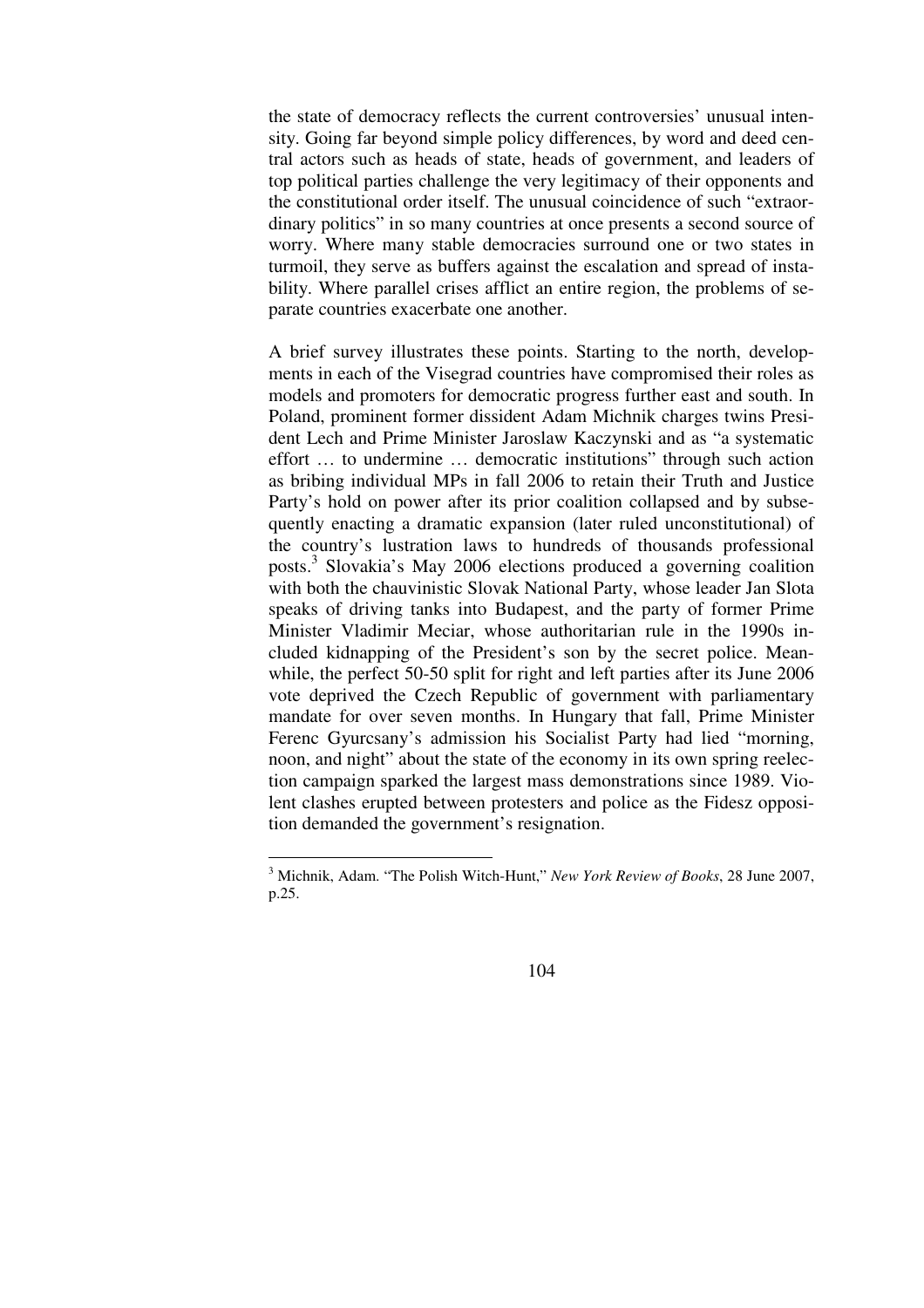Elsewhere in the broader neighborhood, the renewed standoff this spring between Ukrainian President Viktor Yukaschenko and Prime Minster Yanukovych over the former's decree dissolving parliament left the country's democracy "gasping for air."<sup>4</sup> The two leaders' clash included disputed control over Interior Ministry forces and dismissals of members of the Constitutional Court on charges of corruption. Romania has witnessed analogous efforts by Prime Minister Tariceanu and the opposition Socialist party in parliament to suspend President Basescu on grounds of political misuse of the secret services. A constitutional court ruling had held such a step technically permissible but lacking sufficient substantive justification, and Basescu himself accused his opponents of seeking to derail his anti-corruption initiatives. In neighboring Bulgaria, corruption scandals have forced the resignation of both the Justice and Economics Ministers. In Turkey, the governing Islamist Welfare Party has called for switching to direct presidential election after public warnings by military leaders, absenteeism by secular parties, and constitutional court pronouncements forced the withdrawal from parliament of the successive candidacies of Prime Minister Recep Tayyip Erdogan and Foreign Minister Abdullah Gul.

Within the Western Balkans, developments in each of the NATO Membership Action Plan (or "Adriatic Three") countries have also raised concerns. Perhaps least seriously, one observer viewed the death of former Croatian Prime Minister and Social Democratic Party leader Ivica Račan in May 2007 as removing a key restraint against other politicians' "instincts to radicalize."<sup>5</sup> Regarding Macedonia, in February 2007 NATO Secretary General Jaap Hoop de Scheffer noted the "lack of dialogue" exemplified by the largest ethnic Albanian party's extended boycott of parliament in protest for its exclusion from the new governing coalition "diminished" the country's role in Euroatlantic integration.<sup>6</sup> Meanwhile in Albania, opposition accusations of planned government fraud forced the delay of local elections into February 2007 and have

<sup>&</sup>lt;sup>4</sup> Myers, Steven Lee. "Memo from Kiev; Stalled by Conflict, Ukraine's Democracy Gasps for Air," *New York Times*, 1 June 2007.

<sup>5</sup> Croatia: Fueling or Dampening the Rising Balkan Conflict? *Stratfor*, 30 Apr. 2007.

<sup>6</sup> *RFE/RL Newsline* 15 Feb. 2007.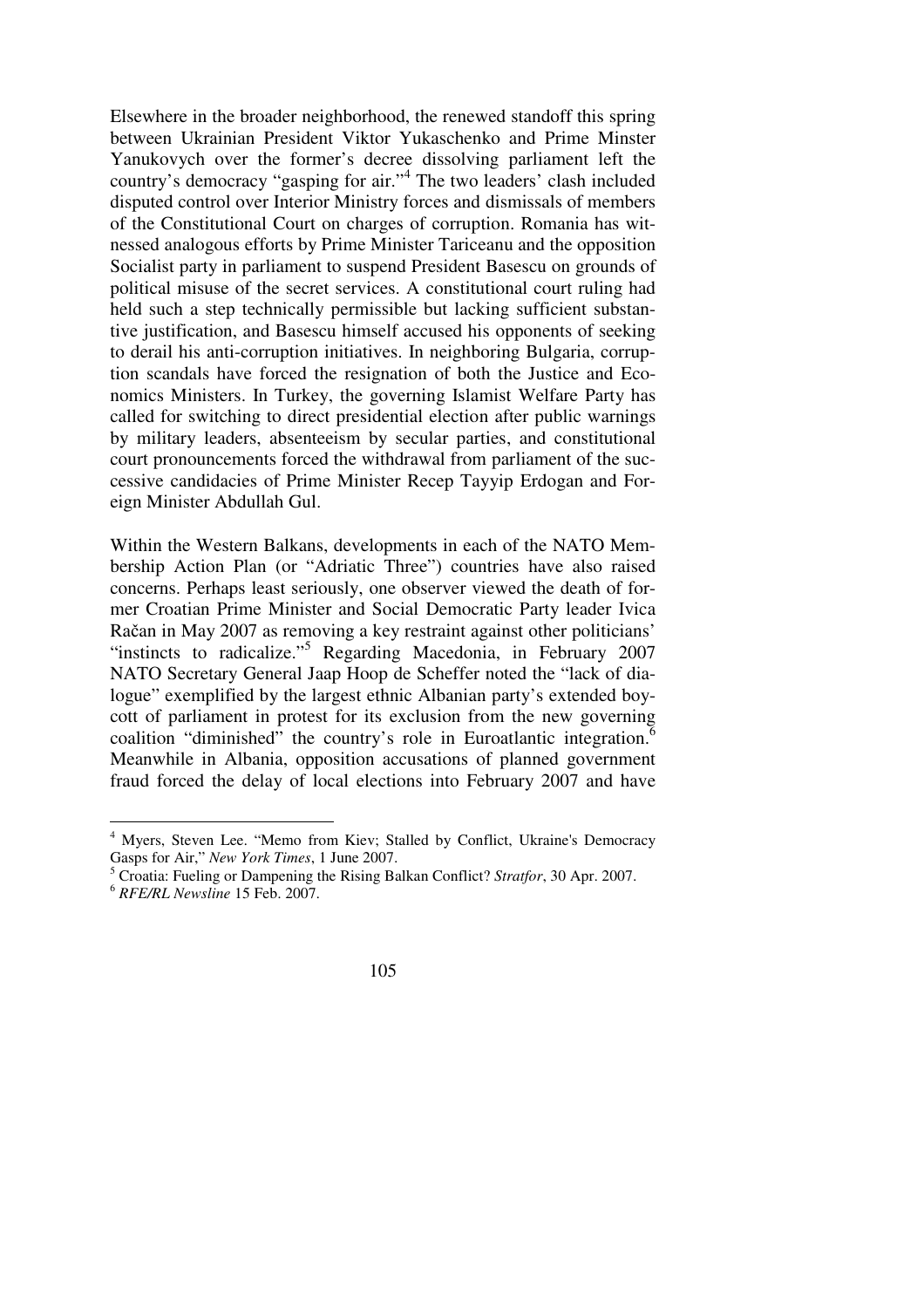been followed by deadlock over parliament's selection of a successor to President Moisiu.

A perceived crisis in democratic state-building has also afflicted the PfP "New 3" countries. In Bosnia-Herzegovina, one prominent Western ambassador regrets the "deterioration" of political life over the past year. Parliamentary elections last September yielded an alignment of forces unable to produce a central government for over four months. The same parties remain deeply divided over a revival of efforts to amend the Dayton constitutional structures. Police reform, a precondition for further progress toward a Stabilization and Association Agreement with the European Union, is similarly stalled. The leading ethnic Serb politician, Milorad Dodik, threatens a referendum for independence in the Republika Srpska. The leading Bosniak, Haris Silajdžić, calls for abolishing the RS as an illegitimate, "genocidal entity." Contrary to prior hopes thatthe Office of High Representative and its associated "Bonn powers" could be wound down this year, they have instead been entrusted to a new, more activist occupant. Regarding Montenegro, a recent report criticizes irregularities and exclusiveness in the country's constitution drafting process for generating "new divisions" in society.<sup>7</sup> An earlier study had condemned Serbia's October 2006 referendum on its new constitution; suppression of critical viewpoints in the media, a suspicious vote count, and ineffective mechanisms of checks and balances were collectively deemed to have pushed democracy "backwards." Follow-up analysis judged the five month delay in formation of a government after the December 2006 elections as well as Radical party leader Tomislav Nikolić's talk of declaring a state of emergency during his brief stint as speaker of parliament as further evidence of weaknesses.<sup>8</sup>

Meanwhile definitive UN Security Council action on former Finnish President Ahtisaari's proposals for "supervised independence" for Kos-

<sup>&</sup>lt;sup>7</sup> Djurkovic, Misa. "Montenegro: Headed for New Divisions?". Conflict Studies Research Center, Balkans Series 07/11, March 2007.

<sup>&</sup>lt;sup>8</sup> "Serbia's New Constitution: Democracy Going Backwards," International Crisis Group Report, October 2006; and "Serbia's New Government: Turning from Europe," International Crisis Group Report, May 2007.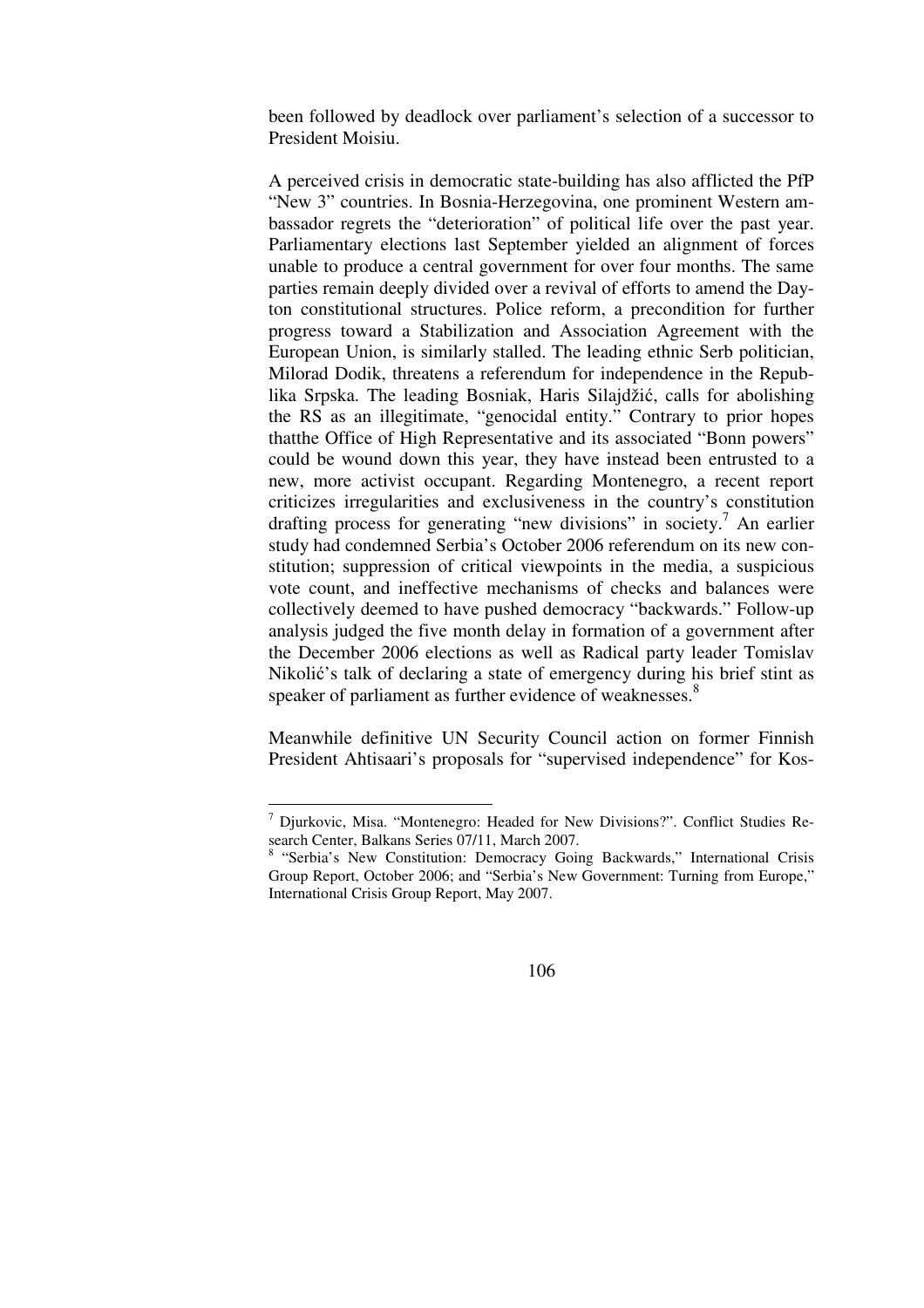ovo has slipped past a series of projected deadlines. Tension and uncertainty surrounding this issue also hold back progress elsewhere.

Given all these challenges, it is tempting simply to wait for more favorable "decisive" years in the future. However, important reasons argue for action to reverse the tide of pessimism before the end of 2007. First, NATO's upcoming "enlargement" summit, scheduled for April 2008 in Bucharest, presents one key deadline for judging the progress of the "A-3" and "New-3" states since Riga. Second, the European Union will be making "safeguard" assessments of its newest two members, Bulgaria and Romania, as well as revisiting the controversial issues of institutional reform needed for enlargement beyond the Nice Treaty cap of 27 members. Third, the United States, whose recently reenergized engagement in Southeast Europe remains a necessary complement to EU activities,<sup>9</sup> is quickly entering a period of both escalating debate over its strategy in Iraq and of an extended presidential campaign and transition that may again divert its attention from the region.

At a minimum, continued negative trends mean further lost time in achieving stability, prosperity, and full integration. In terms of NATO and EU membership, this could mean another three to five years before the alignment of regional conditions and external interest provides another opportunity to advance toward admission. Slovakia's exclusion from NATO's 1999 Višegrad enlargement but subsequent inclusion in the 2004 "Big Bang" presents a kind of precedent. However, delays could certainly extend much longer and reach fifteen, twenty, or even more years.

A much worse case would see indefinite delay accompanied by a broader crisis of the Euroatlantic project. A combination of factors such as a reemergence of armed violence, a perceived failure of the pull of integration and international engagement, and concentrated efforts by a

<sup>&</sup>lt;sup>9</sup> Rhodes, Matthew. "The U.S. Role in Southeast Europe: In and After the Peace Plans," in International Peace Plans for the Balkans – A Success?, Study Group on Regional Stability in Southeast Europe of the Partnership for Peace Consortium, 2006, pp.113-124.